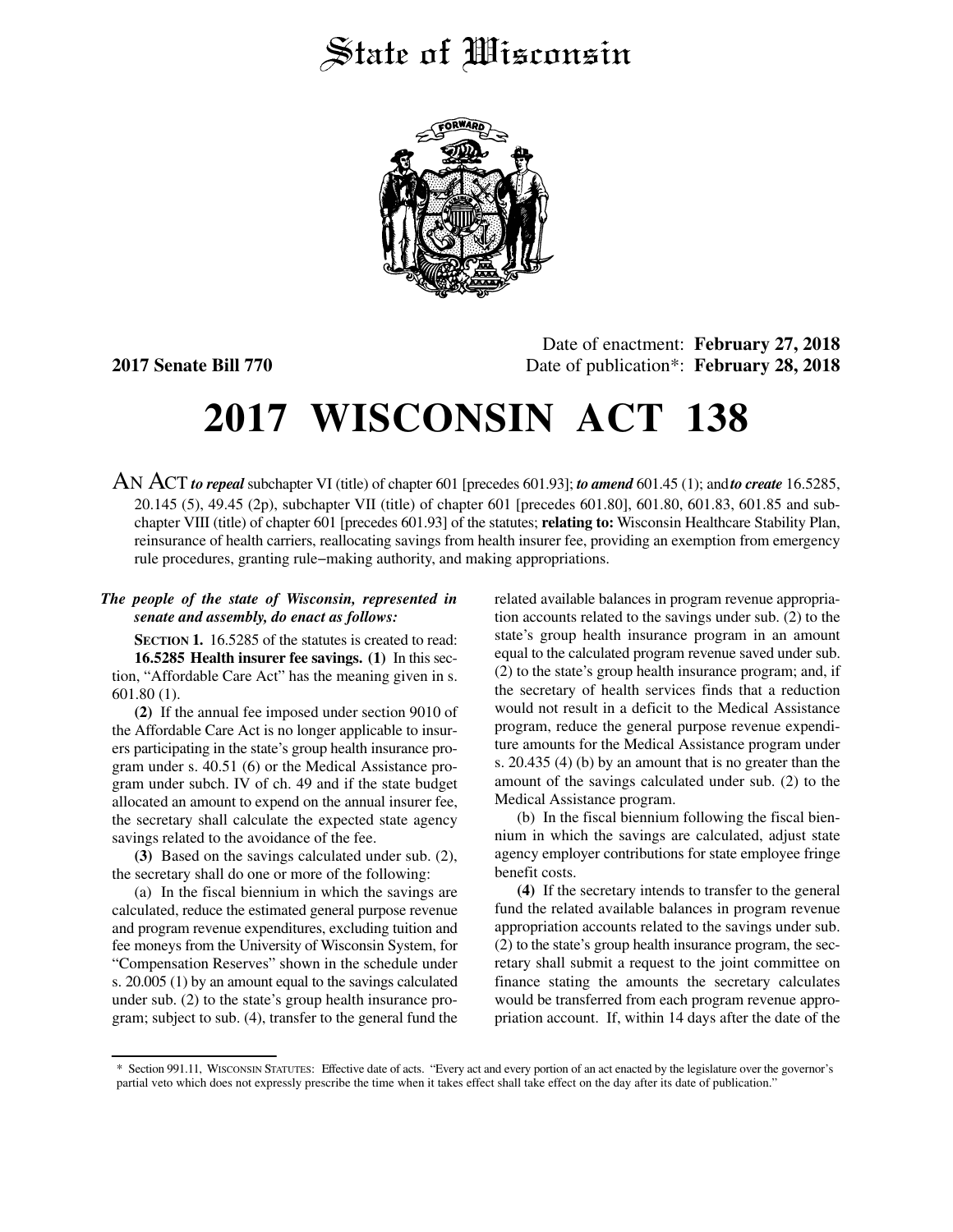# **2017 Wisconsin Act 138** − 2 − 2017 Senate Bill 770

secretary's request, the cochairpersons of the committee do not notify the department that the committee has scheduled a meeting to review the request, the transfers submitted are considered approved. If the cochairpersons notify the department within 14 days after the date of the secretary's request that the committee has scheduled a meeting to review the request, a transfer may be made only upon approval of the committee.

**SECTION 2.** 20.145 (5) of the statutes is created to read:

20.145 **(5)** WISCONSIN HEALTHCARE STABILITY PLAN. (b) *Reinsurance plan; state subsidy.* A sum sufficient for the state subsidy of reinsurance payments for the reinsurance program under subch. VII of ch. 601.

(m) *Federal funds; reinsurance plan.* All moneys received from the federal government for reinsurance for the purposes for which received.

**SECTION 3.** 49.45 (2p) of the statutes is created to read:

49.45 **(2p)** APPROVAL OF MEDICAL ASSISTANCE PRO-GRAM CHANGES. After the effective date of this subsection .... [LRB inserts date], the department may not expand eligibility under section 2001 (a) (1) (C) of the Patient Protection and Affordable Care Act, P.L. [111−148,](https://docs.legis.wisconsin.gov/document/publiclaw/111-148) for the Medical Assistance program under this subchapter unless the state legislature has passed legislation to allow the expansion and that legislation is in effect.

**SECTION 4.** 601.45 (1) of the statutes is amended to read:

601.45 **(1)** COSTS TO BE PAID BY EXAMINEES. The reasonable costs of examinations and audits under ss. 601.43 and,  $601.44$ , and  $601.83$  (5) (f) shall be paid by examinees except as provided in sub. (4), either on the basis of a system of billing for actual salaries and expenses of examiners and other apportionable expenses, including office overhead, or by a system of regular annual billings to cover the costs relating to a group of companies, or a combination of such systems, as the commissioner may by rule prescribe. Additional funding, if any, shall be governed by s. 601.32. The commissioner shall schedule annual hearings under s. 601.41 (5) to review current problems in the area of examinations.

**SECTION 5.** Subchapter VII (title) of chapter 601 [precedes 601.80] of the statutes is created to read:

#### **CHAPTER 601**

#### SUBCHAPTER VII

HEALTHCARE STABILITY PLAN

**SECTION 6.** 601.80 of the statutes is created to read: **601.80 Definitions; healthcare stability plan.** In this subchapter:

**(1)** "Affordable Care Act" means the federal Patient Protection and Affordable Care Act, P.L. [111−148](https://docs.legis.wisconsin.gov/document/publiclaw/111-148), as amended by the federal Health Care and Education Reconciliation Act of 2010, P.L. [111−152,](https://docs.legis.wisconsin.gov/document/publiclaw/111-152) and any amendments to or regulations or guidance issued under those acts.

**(2)** "Attachment point" means the amount set under s. 601.83 (2) for the healthcare stability plan that is the threshold amount for claims costs incurred by an eligible health carrier for an enrolled individual's covered benefits in a benefit year, beyond which the claims costs are eligible for reinsurance payments.

**(3)** "Benefit year" means the calendar year for which an eligible health carrier provides coverage through an individual health plan.

**(4)** "Coinsurance rate" means the rate set under s. 601.83 (2) for the healthcare stability plan that is the rate at which the commissioner will reimburse an eligible health carrier for claims incurred for an enrolled individual's covered benefits in a benefit year above the attachment point and below the reinsurance cap.

**(5)** "Eligible health carrier" means an insurer, as defined in s. 632.745 (15), that offers an individual health plan and incurs claims costs for an enrolled individual's covered benefits in the applicable benefit year.

**(6)** "Grandfathered plan" means a health plan in which an individual was enrolled on March 23, 2010, for as long as it maintains that status in accordance with the Affordable Care Act.

**(7)** "Health benefit plan" has the meaning given in s. 632.745 (11).

**(8)** "Healthcare stability plan" means the state−based reinsurance program known as the Wisconsin Healthcare Stability Plan administered under s. 601.83 (1).

**(9)** "Individual health plan" means a health benefit plan that is not a group health plan, as defined in s. 632.745 (10), or a grandfathered plan.

**(10)** "Payment parameters" means the attachment point, reinsurance cap, and coinsurance rate for the healthcare stability plan.

**(12)** "Reinsurance cap" means the threshold amount set under s. 601.83 (2) for the healthcare stability plan for claims costs incurred by an eligible health carrier for an enrolled individual's covered benefits, after which the claims costs for benefits are no longer eligible for reinsurance payments.

**(13)** "Reinsurance payment" means an amount paid by the commissioner to an eligible health carrier under the healthcare stability plan.

**SECTION 7.** 601.83 of the statutes is created to read: **601.83 Healthcare stability plan; administration.**

**(1)** PLAN ESTABLISHED; GENERAL ADMINISTRATION. (a) Subject to par. (b), the commissioner shall administer a state−based reinsurance program known as the healthcare stability plan.

(b) 1. The commissioner may submit a request to the federal department of health and human services for one or more waivers under [42 USC 18052](https://docs.legis.wisconsin.gov/document/usc/42%20USC%2018052) to implement the healthcare stability plan for benefit years beginning January 1, 2019. The commissioner may adjust the payment parameters under sub. (2) to the extent necessary to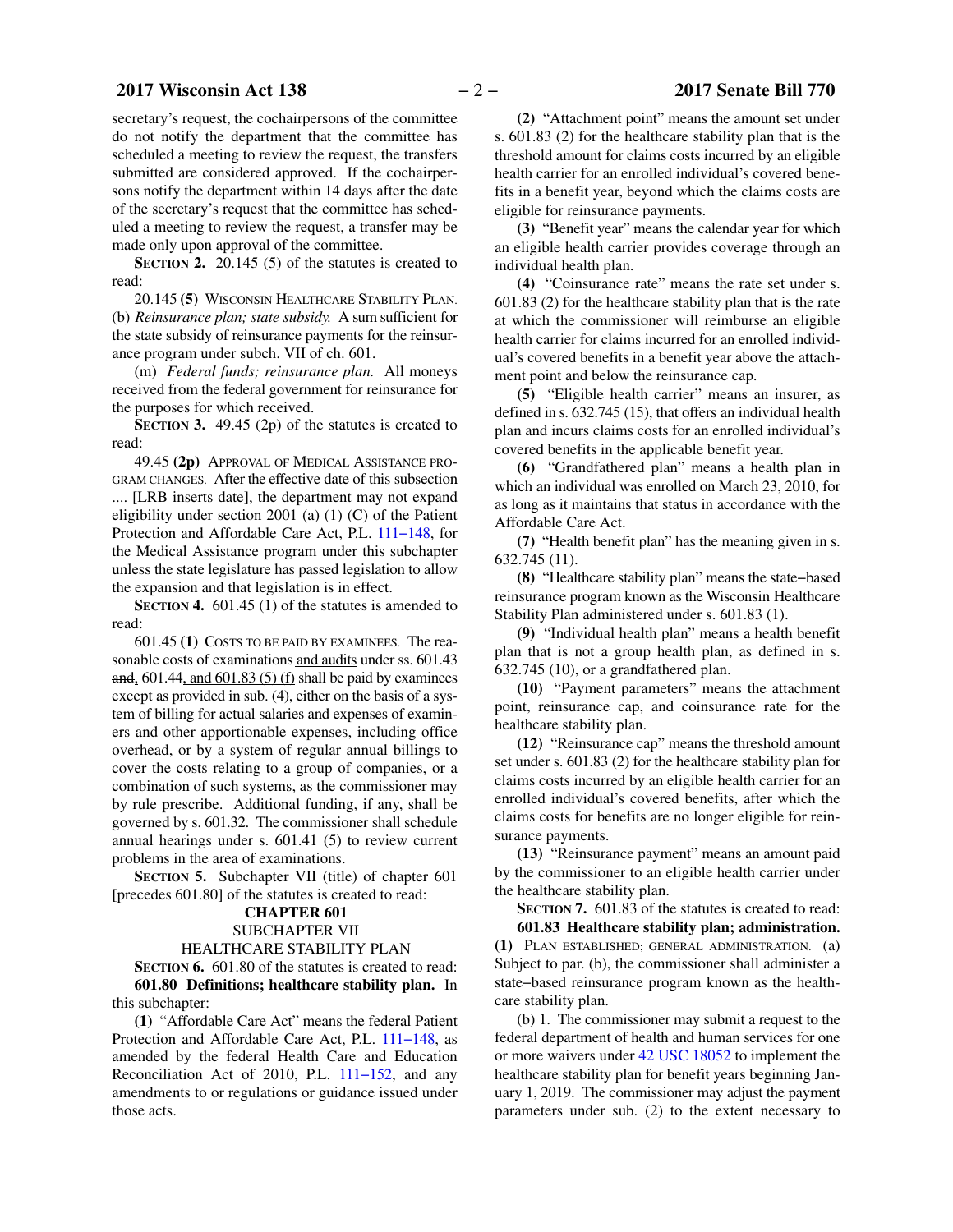secure federal approval of the waiver request under this paragraph.

2. If the federal department of health and human services does not approve the healthcare stability plan in the waiver request submitted under subd. 1. or a substantially similar healthcare stability plan, the commissioner may not implement the healthcare stability plan.

(c) If the federal government enacts into law Senate Bill 1835 of the 115th Congress or a similar bill providing support to states to establish reinsurance programs, the commissioner shall seek, if necessary, and receive federal moneys for the purpose of reinsurance programs that result from that enacted law to expend for the purposes of this subchapter.

(d) In accordance with sub. (5) (c), the commissioner shall collect the data from an eligible health carrier as necessary to determine reinsurance payments.

(e) Beginning on a date determined by the commissioner, the commissioner shall require each eligible health carrier to calculate the rates the eligible health carrier would have charged for a benefit year if the healthcare stability plan had not been established and submit the calculated rates as part of its rate filing submitted to the commissioner. The commissioner shall consider the calculated rate information provided under this paragraph as part of the rate filing review.

(f) 1. For each applicable benefit year, the commissioner shall notify eligible health carriers of reinsurance payments to be made for the applicable benefit year no later than June 30 of the calendar year following the applicable benefit year.

2. Quarterly during the applicable benefit year, the commissioner shall provide each eligible health carrier with the calculation of total amounts of reinsurance payment requests.

3. By August 15 of the calendar year following the applicable benefit year, the commissioner shall disburse all applicable reinsurance payments to an eligible health carrier.

(g) The commissioner may promulgate any rules necessary to implement the healthcare stability plan under this section, except that any rules promulgated under this paragraph shall seek to maximize federal funding for the healthcare stability plan. The commissioner may promulgate rules necessary to implement this section as emergency rules under s. 227.24. Notwithstanding s. 227.24 (1) (a) and (3), the commissioner is not required to provide evidence that promulgating a rule under this paragraph as an emergency rule is necessary for the preservation of the public peace, health, safety, or welfare and is not required to provide a finding of emergency for a rule promulgated under this paragraph.

(h) In 2019 and in each subsequent year, the commissioner may expend no more than \$200,000,000 from all revenue sources for the healthcare stability plan under this section, unless the joint committee on finance under s. 13.10 has increased this amount upon request by the commissioner.

**(2)** PAYMENT PARAMETERS. The commissioner, after consulting with an actuarial firm, shall design and adjust payment parameters with the goal to do all of the following:

(a) Stabilize or reduce premium rates in the individual market.

(b) Increase participation by health carriers in the individual market.

(c) Improve access to health care providers and services for individuals purchasing coverage in the individual market.

(d) Mitigate the impact high−risk individuals have on premium rates in the individual market.

(e) Take into account any federal funding available for the plan.

(f) Take into account the total amount available to fund the plan.

**(3)** OPERATION. (a) The commissioner shall set the payment parameters as described under sub. (2) by no later than March 30 of the calendar year before the applicable benefit year or, if the commissioner specifies a different date by rule, the date specified by the commissioner by rule.

(b) If the amount available for expenditure for the healthcare stability plan is not anticipated to be adequate to fully fund the payment parameters set under par. (a) as of July 1 of the calendar year before the applicable benefit year, the commissioner shall adjust the payment parameters in accordance within the moneys available to expend for the healthcare stability plan. The commissioner shall allow an eligible health carrier to revise its rate filing based on the final payment parameters for the applicable benefit year.

(c) If funding is not available to make all reinsurance payments to eligible health carriers in a benefit year, the commissioner shall make reinsurance payments in proportion to the eligible health carrier's share of aggregate individual health plan claims costs eligible for reinsurance payments during the given benefit year, as determined by the commissioner. The commissioner shall notify eligible health carriers if there are insufficient funds available to make reinsurance payments in full and the estimated amount of payment as soon as practicable after the commissioner becomes aware of the insufficiency.

**(4)** REINSURANCE PAYMENT CALCULATION. (a) The commissioner shall calculate a reinsurance payment with respect to each eligible health carrier's incurred claims costs for an enrolled individual's covered benefits in the applicable benefit year. If the claims costs for an enrolled individual do not exceed the attachment point set under sub. (2), the commissioner may not make a reinsurance payment with respect to that enrollee. If the claims costs for an enrolled individual exceed the attachment point,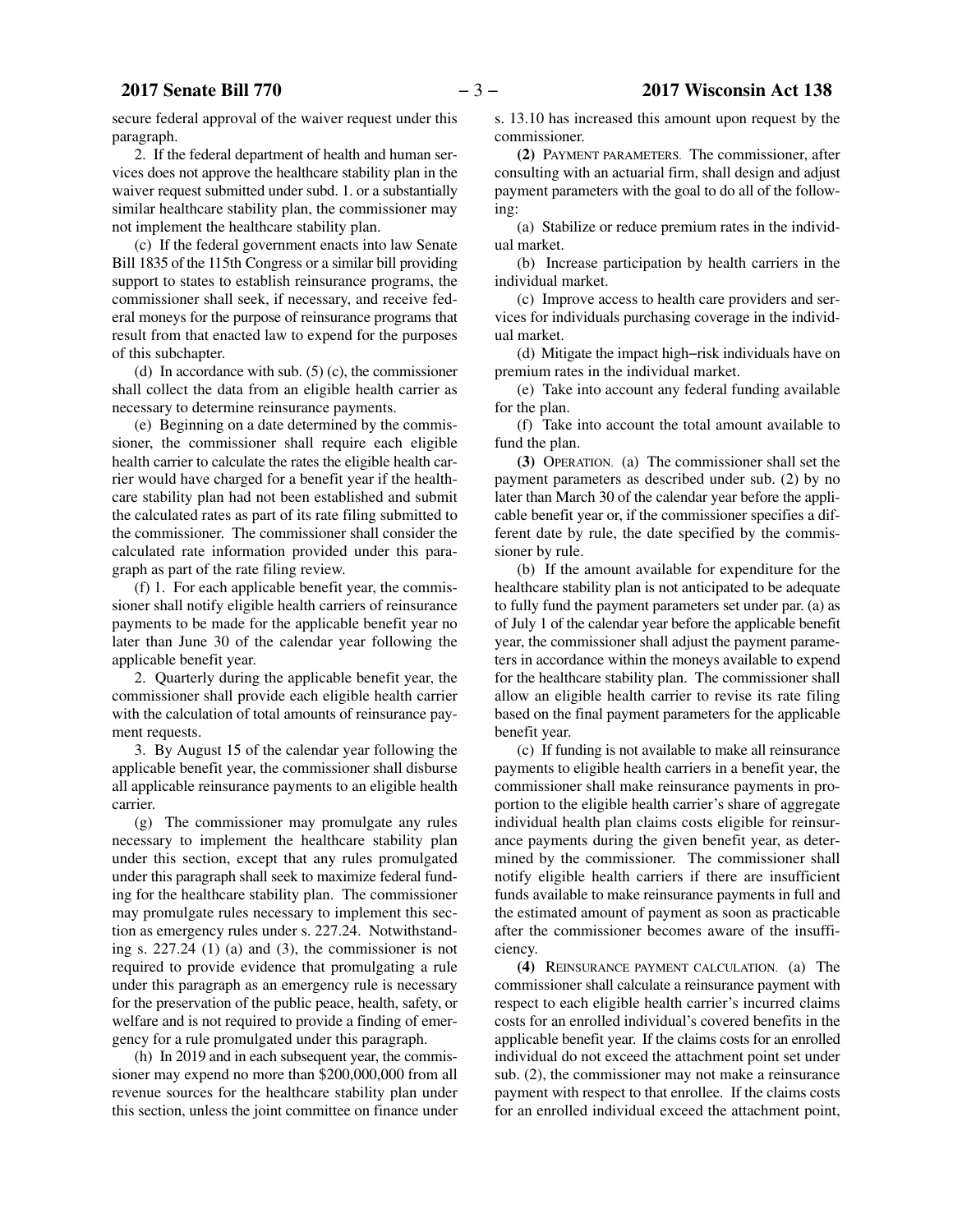subject to par. (b), the commissioner shall make a reinsurance payment that is calculated as the product of the coinsurance rate and whichever of the following is less:

1. The claims costs minus the attachment point.

2. The reinsurance cap minus the attachment point.

(b) The commissioner shall ensure that any reinsurance payment made to an eligible health carrier does not exceed the total amount paid by the eligible health carrier for any claim. For purposes of this paragraph, the total amount paid of a claim is the amount paid by the eligible health carrier based upon the allowed amount less any deductible, coinsurance, or copayment paid by another person as of the time the data are submitted or made accessible under sub. (5) (c).

**(5)** REINSURANCE PAYMENT REQUESTS. (a) An eligible health carrier may request reinsurance payments from the commissioner when the eligible health carrier meets the requirements of this subsection and sub. (4).

(b) An eligible health carrier shall make any requests for a reinsurance payment in accordance with any requirements established by the commissioner.

(c) Each eligible health carrier shall provide the commissioner with access to the data within the dedicated data environment established by the eligible health carrier under the federal risk adjustment program under [42](https://docs.legis.wisconsin.gov/document/usc/42%20USC%2018063) [USC 18063.](https://docs.legis.wisconsin.gov/document/usc/42%20USC%2018063) Each eligible health carrier shall submit to the commissioner attesting to compliance with the dedicated data environments, data requirements, establishment and usage of masked enrollee identification numbers, and data submission deadlines.

(d) Each eligible health carrier shall provide the access under par. (c) for each applicable benefit year by April 30 of the calendar year following the end of the applicable benefit year.

(e) Each eligible health carrier shall maintain for at least 6 years documents and records, by paper, electronic, or other media, sufficient to substantiate a request for a reinsurance payment made under this section. An eligible health carrier shall make the documents and records available to the commissioner, upon request, for purposes of verification, investigation, audit, or other review of a reinsurance payment request.

(f) The commissioner may have an eligible health carrier audited to assess the health carrier's compliance with the requirements of this section. The eligible health carrier shall ensure that its contractors, subcontractors, or agents cooperate with any audit under this paragraph. Within 30 days of receiving notice that an audit results in a proposed finding of material weakness or significant deficiency with respect to compliance with any requirement of this section, the eligible health carrier may provide a response to the proposed finding. Within 60 days of the issuance of a final audit report that includes a finding of material weakness or significant deficiency, the eligible health carrier shall do all of the following:

1. Provide a written corrective action plan to the commissioner for approval.

2. Implement the corrective action plan under subd. 1. as approved by the commissioner.

3. Provide the commissioner with written documentation of the corrective action after implementation.

(g) The commissioner may recover from an eligible health carrier any overpayment of reinsurance payments as determined under the audit under par. (f).

(h) A health carrier is not eligible to receive a reinsurance payment unless the health carrier agrees not to bring a lawsuit against the commissioner or a state agency or employee over any delay in reinsurance payments or any reduction in reinsurance payments in accordance with sub. (3) (c).

**(6)** ACCESS TO INFORMATION. Information submitted by an eligible health carrier or obtained by the commissioner for purposes of the healthcare stability plan shall be used only for purposes of this subchapter and is proprietary and confidential under s. 601.465.

**SECTION 8.** 601.85 of the statutes is created to read: **601.85 Accounting, reports, and audits. (1)** ACCOUNTING. The commissioner shall keep an accounting for each benefit year of all of the following:

(a) Funds appropriated for reinsurance payments and administrative and operational expenses.

(b) Requests for reinsurance payments received from eligible health carriers.

(c) Reinsurance payments made to eligible health carriers.

(d) Administrative and operational expenses incurred for the healthcare stability plan.

**(2)** REPORTS. By November 1 of the calendar year following the applicable benefit year or by 60 days following the final disbursement of reinsurance payments for the applicable benefit year, whichever is later, the commissioner shall make available to the public a report summarizing the healthcare stability plan's operations for each benefit year by posting the summary on the office's Internet site.

**(3)** LEGISLATIVE AUDITOR. The healthcare stability plan is subject to audit by the legislative audit bureau. The commissioner shall ensure that its contractors, subcontractors, or agents cooperate with any audit of the healthcare stability plan performed by the legislative audit bureau.

**(4)** REQUIRED RECOMMENDATION REPORT. By December 31, 2018, the commissioner shall submit to the governor recommendations on implementing a waiver under s. 601.83 (1) (b), any possible additional waivers to be requested, and any other options to stabilize the individual health care market in this state. In developing the recommendations, the commissioner shall consider and include in the report the impacts of creating a high−risk pool or an invisible high−risk pool; funding of consumer